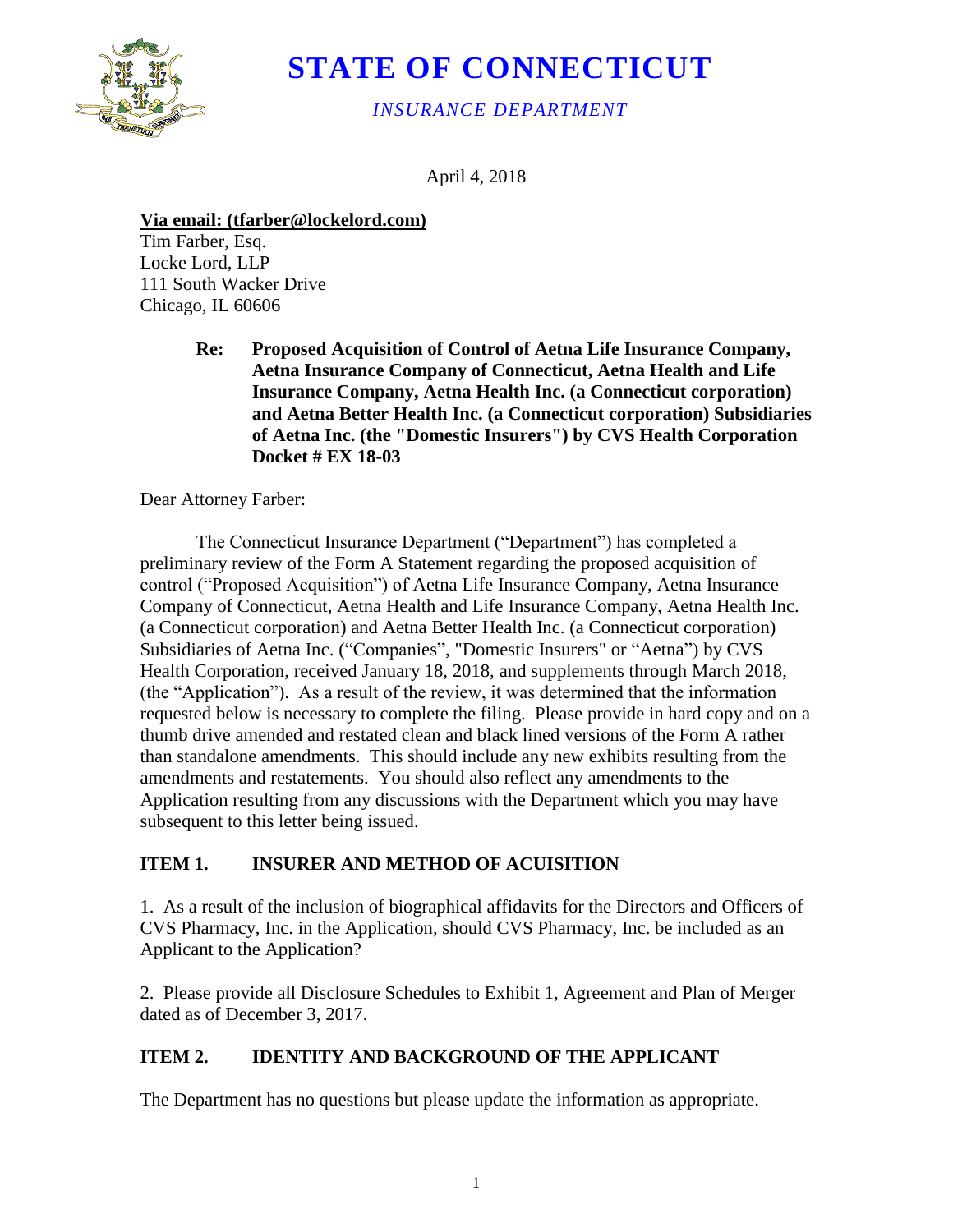#### **ITEM 3. IDENTITY AND BACKGROUND OF INDIVIDUALS ASSOCIATED WITH THE APPLICANT**

1. Please provide charts in the following format for officers and directors for each of the five Domestic Insurers on a post-acquisition basis.

| Directors |       |
|-----------|-------|
| Name      | Title |
|           |       |
|           |       |
|           |       |
|           |       |
|           |       |
|           |       |

**Officers** 

| Name | Title |
|------|-------|
|      |       |
|      |       |
|      |       |
|      |       |
|      |       |
|      |       |

2. In addition to the above charts, please provide biographical affidavits for the officers and directors for each of the five Domestic Insurers on a post-acquisition basis.

3. The Application states three vacancies on the CVS Health Board will be filled by Mark Bertolini and two other individuals who are serving on the board of directors of Aetna immediately prior to the closing of the Transaction. Have those two individuals been identified? If so, please provide such names and biographical affidavits.

4. While we have not requested them, the Department reserves the right to receive credit histories for all individuals associated with the Applicants.

#### **ITEM 4. NATURE, SOURCE AND AMOUNT OF CONSIDERATION**

1. Although throughout the Application there is robust discussion around the Bridge Facility, Joinder to the Bridge Facility and Term Loan Agreement, there is minimal discussion around a more long term solution for financing. Provide an update as to where you are in this process.

2. Please provide the combined company's Debt/EBITDA ratio post-closing. In addition, please define AM Best's reference to "leverage" as found on page 1 of its report in Exhibit 18-B. It is stated that the leverage is expected to be approximately 60% post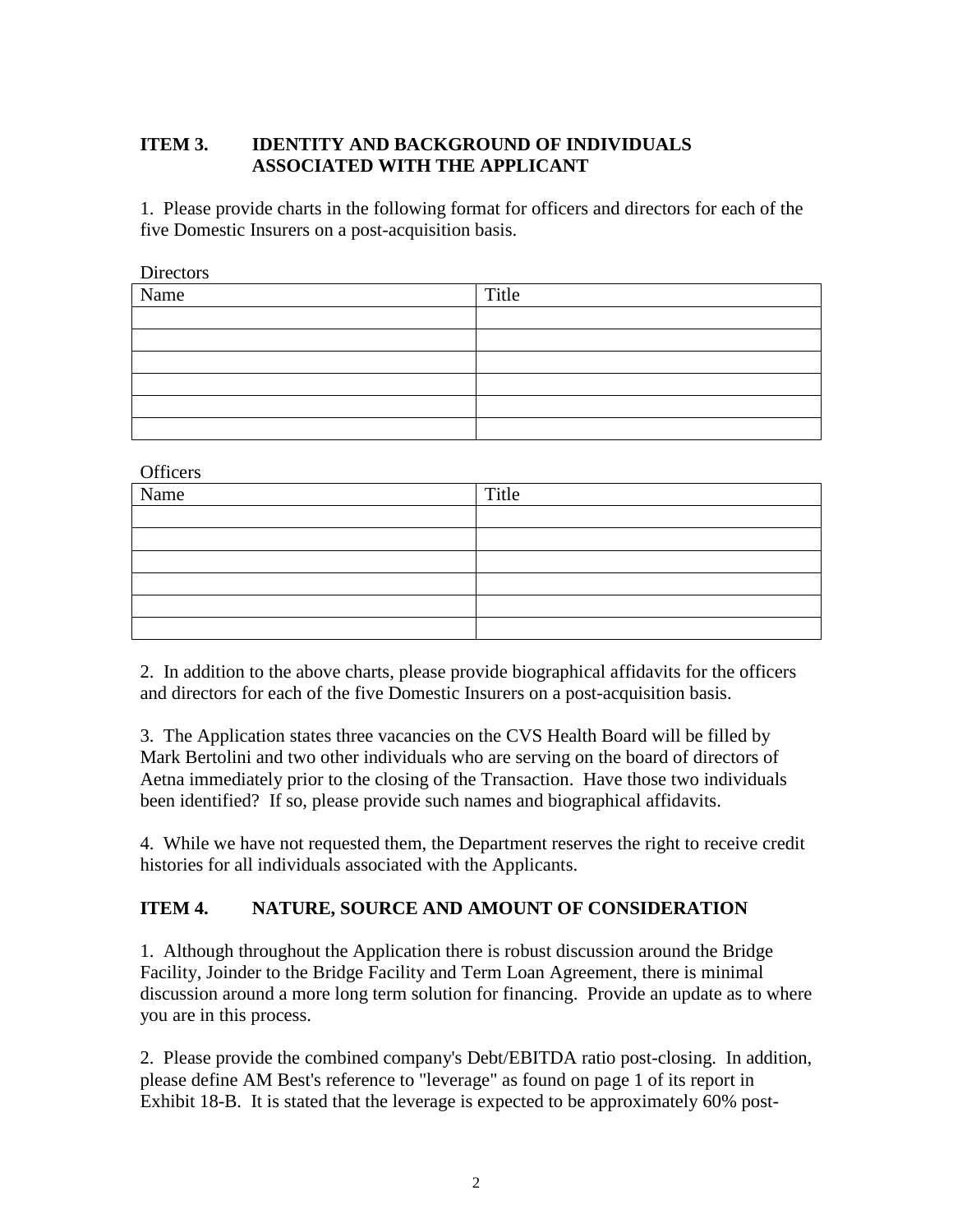closing.

3. Are you aware of any potential regulatory violations resulting from CVS Health's Total Consolidated Debt/Total Equity ratio increasing post-closing?

4. On page 8 of the Form A Application you state that "CVS Health will suspend its share repurchase program and will suspend shareholder dividend increases in order to achieve the desired leverage." Please provide responses to the following:

- Please confirm that shareholder dividends will continue.
- What is your desired leverage ratio?
- Please provide a three year history indicating the amount of dollars spent in the share repurchase program and dividends to shareholders.

# **ITEM 5. FUTURE PLANS OF INSURER**

1. The Application states that the Domestic Insurers will run independently from CVS Health. Please describe the compatibility of the Corporate Governance and Enterprise Risk Management ("ERM") culture of Aetna and CVS. Also provide comments on any changes contemplated by CVS Health in either area.

2. Provide high level information regarding CVS Health's ERM framework. Specifically, (either through narrative or flow charts) the ERM structure including reporting responsibilities.

3. Will any of the individuals directly involved with either the CVS Health ERM Program or CVS Health Corporate Governance be involved in the day to day management of any of the Domestic Insurers?

4. Provide all other proposed integration plans including but not limited to IT, financial, and operating systems.

5. The Application states that CVS Health has a proven track record of successfully integrating acquired companies and achieving cost savings. Please provide an example of a recent acquisition along with successful integration details. In addition, as to this Transaction, do you foresee any obstacles or impediments to a successful integration?

6. Please describe more fully how you anticipate achieving synergies of approximately \$700M, as stated in the Application. If this includes employee reduction in overlapping areas provide the area and estimate such employee reductions per area.

7. It has come to the Department's attention that Aetna Health Insurance Company of New York will be merged into Aetna Life Insurance Company. If so, please provide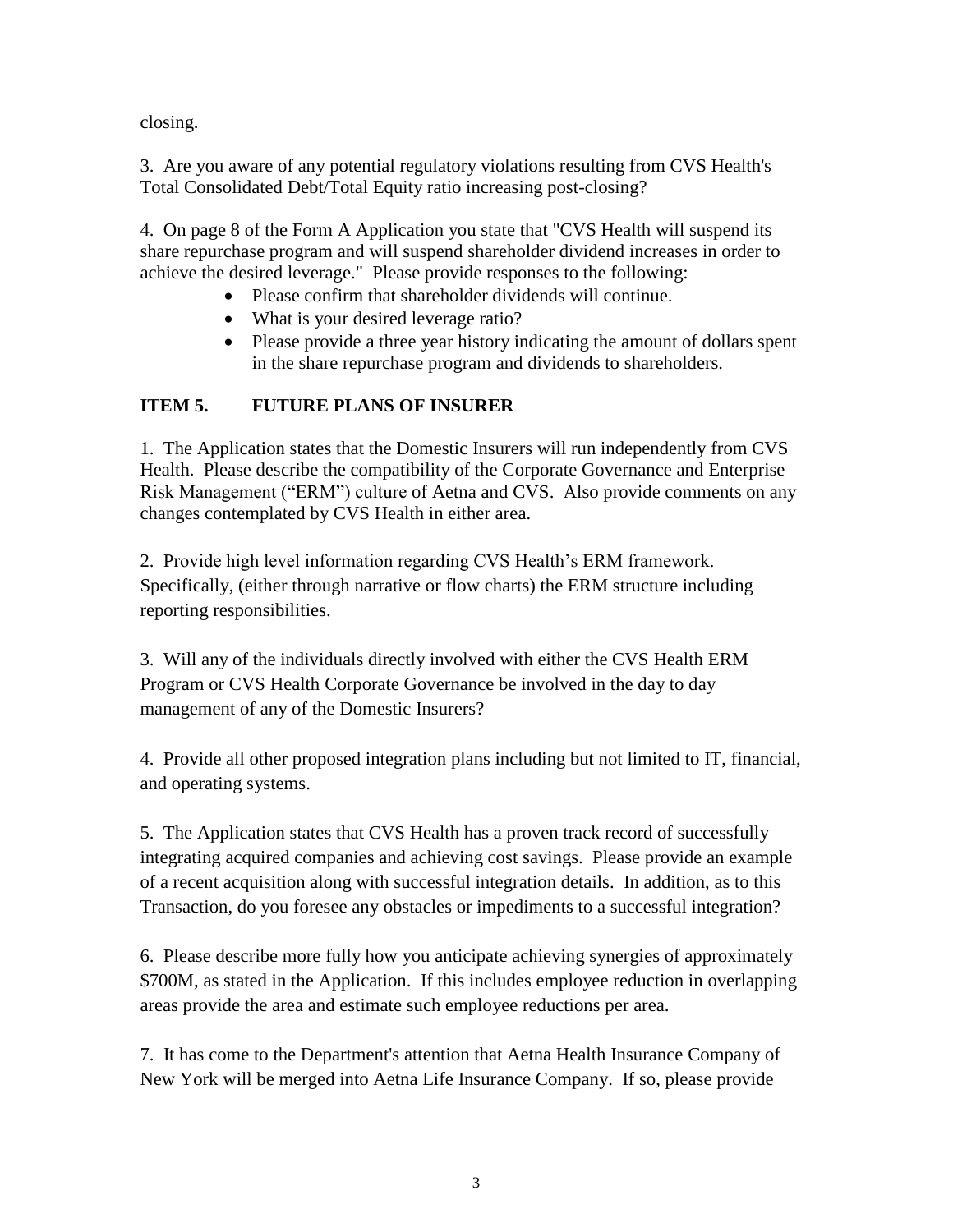details, including but not limited to the anticipated timing of the merger. Please note that prior approval must be requested pursuant to Conn. Gen. Stat. section 38a-153.

8. Item 5 of the Application states that "CVS Health has no present plans or proposals following closing of the Transaction to cause the Domestic Insurers to declare any extraordinary dividends." However, it is noted that the projections provide for three out of the five Domestic Insurers with negative unassigned funds for various years. Be reminded that any dividends intended to be paid out of unearned surplus would be considered extraordinary and require prior approval of the Insurance Commissioner pursuant to Conn. Gen. Stat. section 38a-136(h)(3).

9. Projections for Aetna Life Insurance Company show no change in any liability account for 2018-2020 yet the income statement shows premium and benefits changing and the capital and surplus account show unassigned funds changing. Please re-file with liability accounts more reflective of the remainder of the projections.

10. On page 2 of the three year business plan of Aetna Health Inc. (a Connecticut corporation), under the caption Service Agreement, it states that "[t]he Company is a party to an agreement that enables the Company to receive manufacturers' pharmacy rebates from AHM under which the Company remits a percentage of its earned pharmaceutical rebates to AHM as a fee." Please describe if there are any anticipated changes to this agreement post-closing.

11. Aetna Inc. recently announced that all pharmaceutical manufacturer rebates will be passed along to customers at the point of sale in the pharmacy. Will this continue to occur post-closing?

12. Exhibit 14 indicates that Aetna Health and Life Insurance Company is currently writing Medicare Supplement in Connecticut while Exhibit 16 states that "Aetna does not issue coverage reported under Medicare Supplement in Connecticut." Please provide details around this discrepancy.

13. Post-closing, will the Domestic Insurers be part of the consolidated CVS Health when analyzed for rating agency purposes? If so, do you anticipate changes in operational philosophy at the Aetna group level?

14. Provide or explain the "proposed operating model for the combined company" described on page 97 of Exhibit 17.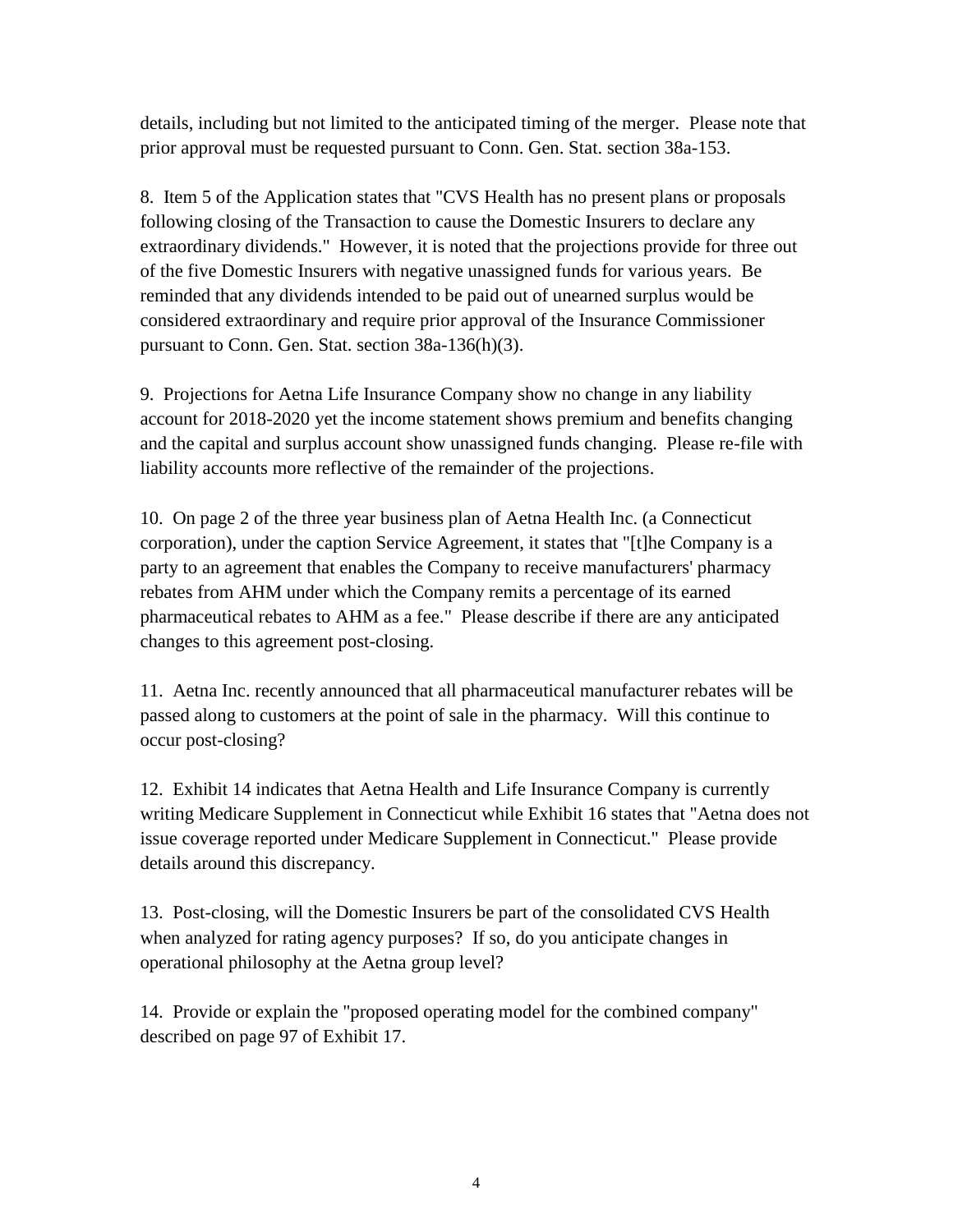15. If or when available, please provide a proposed plan for the distribution of employee retention payments which is noted on page 201 of Exhibit 17.

# **ITEM 6. VOTING SECURITIES TO BE ACQUIRED**

The Department has no questions but please update the information as appropriate.

# **ITEM 7. OWNERSHIP OF VOTING SECURITIES**

The Department has no questions but please update the information as appropriate.

#### **ITEM 8. CONTRACTS, ARRANGEMENTS, OR UNDERSTANDINGS WITH RESPECT TO VOTING SECURITIES OF THE INSURER**

The Department has no questions but please update the information as appropriate.

# **ITEM 9. RECENT PURCHASES OF VOTING SECURITIES**

The Department has no questions but please update the information as appropriate.

# **ITEM 10. RECENT RECOMMENDATIONS TO PURCHASE**

The Department has no questions but please update the information as appropriate.

# **ITEM 11. AGREEMENTS WITH BROKER-DEALERS**

The Department has no questions but please update the information as appropriate.

# **ITEM 12. FINANCIAL STATEMENTS AND EXHIBITS**

1. Please provide financial statements as of December 31 2017 for the Domestic Insurers. Please file all appropriate year end 2017 filings for CVS Health.

#### **ITEM 13. AGREEMENTS REQUIREMENTS FOR ENTERPRISE RISK MANAGEMENT**

The Department has no questions but please update the information as appropriate.

# **ITEM 14. OTHER INFORMATION**

1. On page 158 of Exhibit 13 under Adjusted Aetna Projections, it states that "CVS Health made certain adjustments to the assumptions and estimates underlying the Aetna projections in light of, among other things, the due diligence CVS Health conducted on Aetna, the potential impact of the transaction pursuant to the terms of the merger agreement and other effects of the transaction, and certain macroeconomic and industry trends." Please provide details justifying all such adjustments made.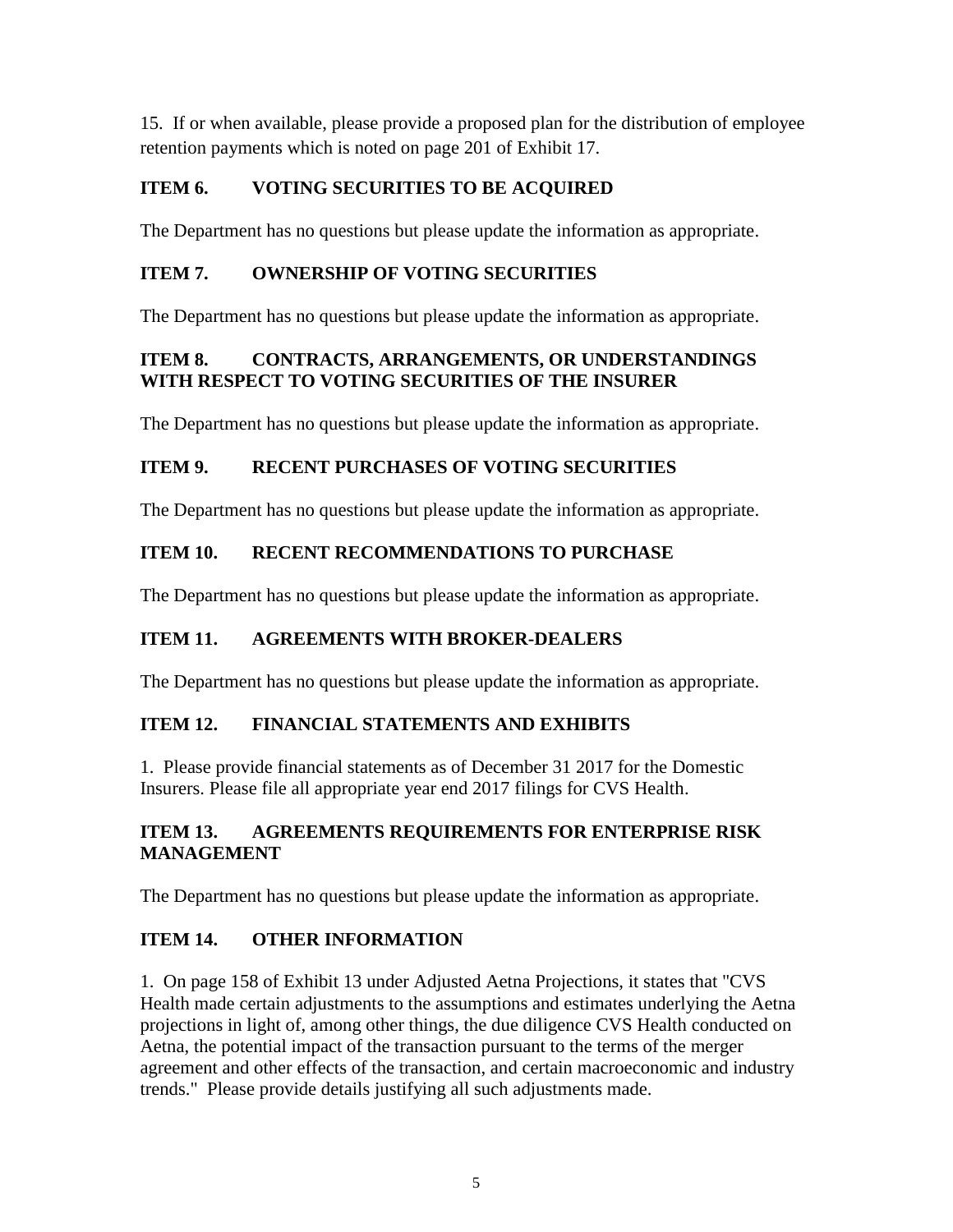2. Exhibit 16 provides a high level competitive impact analysis of the transaction in the State of Connecticut. Please respond to the following:

a. The Application states that it is anticipated that consumers will see lower costs as a result of this proposed merger. Please provide your estimate of the impact consumers may see in the form of lower health premiums.

b. The Application describes that through the use of new forms of patient interactions to supplement physician office visits consumers will benefit. Please describe what you envision these benefits to be (i.e., decrease in physician visits, ease of proximity, etc.).

c. The Application notes that CVS Health currently operates approximately 1,100 MinuteClinics. Please provide details as to how currently consumers are realizing savings through utilizing these settings.

d. It is discussed that services will be increased at CVS MinuteClinics postclosing. Provide details as to how you will facilitate such increase in services (i.e., alteration, expansion, addition, etc.). Has there been a cost-benefit analysis done as to this and, if so, please provide? In addition, include any proposed changes to debt/equity ratio along with any rating agency comments as a result.

e. Although there will be several other carriers in Connecticut writing Medicare Part D, please explain how the Domestic Insurers will not have a competitive advantage being part of the CVS Health umbrella related to all PBM services.

f. It appears that CVS Health has PBM service contracts with other health insurance companies that the Domestic Insurers directly compete with. Provide an analysis which demonstrates that there will not be a competitive disadvantage to such competitors.

g. Please provide Exhibit X which is referenced on page 1 of Exhibit 16 as being attached. Such exhibit was not included in the Application.

3. Please provide copies of all other regulatory filings made by the Applicant in connection with the Proposed Acquisition. A list is not appropriate. With regard to other state and international insurance regulators the equivalent of our Form A, without exhibits, is appropriate and will comply with this requirement. In addition please provide a copy of the Applicant's Hart-Scott Rodino filing, without exhibits, and any federal responses associated with such filing.

4. Please identify, if applicable, any potential material litigation of which CVS Health is aware, which are currently not reflected in the Form A, which could affect the Domestic Insurers.